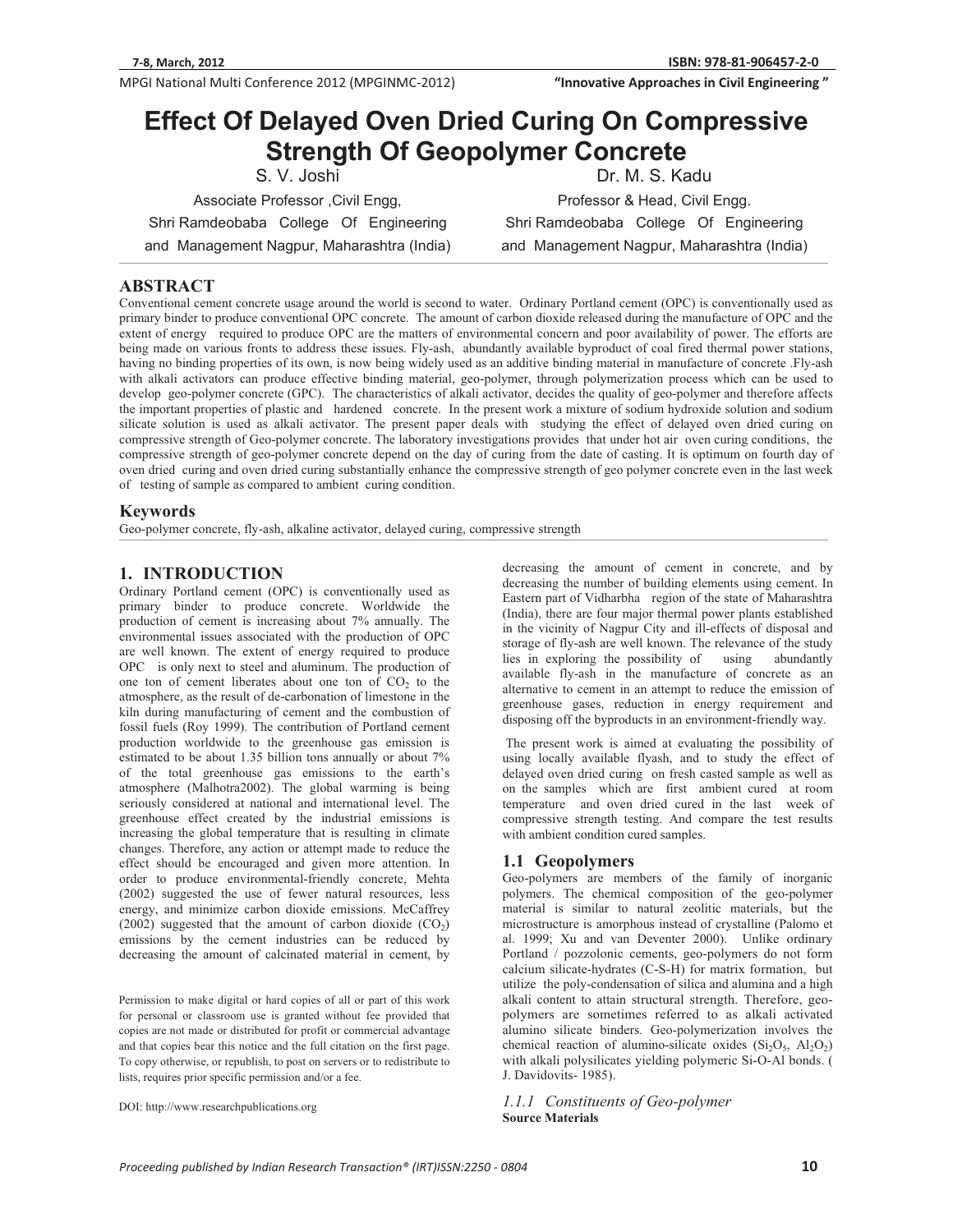Any material that contains mostly Silicon (Si) and Aluminum (Al) in amorphous form is a possible source material for the manufacture of geo-polymer. Several mineral and industrial by-product materials have been investigated in the past. The calcinated source materials such as fly ash, slag, calcinated kaolin, demonstrated a higher final compressive strength when compared to those made using non-calcinated materials. Among the by-product materials, only fly ash and slag have been proved to be the potential source materials for making geo-polymers. Fly ash is considered to be advantageous due to its high reactivity that comes from its finer particle size than slag. Moreover, low-calcium fly ash is more desirable than slag for geo-polymer feedstock material.

# *Fly Ash*

Fly ash, an abundantly available byproduct of thermal power stations, particles are typically spherical and finer than Portland cement and lime. The diameter ranges from 1 micron to 150micron. Fly ash does not have any cementing properties by itself. In general, the reactivity of fly ash depends upon

 Chemical composition, fineness and percentage of amorphous or reactive silica present. It also depends on quality of coal used as fuel. The types and relative amount of incombustible matter in the coal determine the chemical composition of fly ash. Fly ash that results from burning subbituminous coals is referred as ASTM Class C fly ash or highcalcium fly ash. It is typically contains more than 20 percent of CaO .On the other hand, fly ash from the bituminous and anthracite coals is referred as ASTM Class F fly ash or lowcalcium fly ash. It consists of mainly an aluminosilicate glass and has less than 10 percent of CaO. The color of fly ash can be tan to dark grey depending upon the chemical and mineral constituents (Malhotra and Ramezanianpour 1994). The loss on ignition (LOI) is a measure of unburt carbon remaining in the ash. Fineness of fly ash mostly depends on the operating conditions of coal crushers and the grinding process of the coal itself. Finer gradation generally results in a more reactive ash and contains less carbon.

Low-calcium (ASTM Class F) fly ash is preferred as a source material than high-calcium (ASTM Class C) fly ash. The presence of calcium in high amount may interfere with the polymerization process and alter the microstructure (Gourley 2003). The spherical shape of fly ash often helps to improve the workability of the fresh concrete. Its small size particle acts as filler of voids in the concrete to produce dense and durable concrete.

Devodovits et.al.(2005)claimed that to produce optimal binding properties, the low-calcium fly ash should have the percentage of unburned material (LOI) less than  $5\%$ , Fe<sub>2</sub>O<sub>3</sub> content should not exceed 10%, and, reactive silica should be between  $40 - 50\%$ , and  $80 - 90\%$  of particles should be smaller than 45 μm.

#### **Alkaline** activators

Alkaline liquid plays an important role in the polymerization process (Palomo et al.1999). Reactions occur at a high rate when the alkaline liquid contains soluble silicate, either sodium or potassium silicate, compared to the use of only sodium hydroxides (Xu and Van Deventer, 2000). Addition of sodium silicate solution to the sodium hydroxide solution to prepare the alkaline liquid enhanced the reaction between the source material and the solution. In general the NaOH solution caused a higher extent of dissolution of minerals than the KOH solution (Palomo et al. 1999) .The compressive

# **81-906457-2-0 "InnovativeApproachesinCivilEngineering"**

strength and the workability of geo-polymer concrete are influenced by the proportions and properties of the constituent materials that make the geo-polymer paste.

Water to Geo-polymer solid ratio by mass also plays important role in development of concrete. It is the ratio of the total mass of water to the total mass of geo polymer solids. The total mass of water is the sum of mass of water contained in the sodium silicate liquid, the mass of water in the sodium hydroxide liquid and the mass of extra water, if any added to the mixture. The total mass of geo-polymer solid is the sum of mass of solids in the sodium silicate solution (i.e. the mass of Na2O and SiO2), the mass of sodium hydroxide solids and the mass of fly ash.

## **2. METHODOLOGY**

The laboratory investigation was focused at studying the effect of delayed oven dried curing on compressive strength of concrete. The methodology adopted for the present study is summarized in the following steps.

## **2.1 Design of Reference Concrete Mix**

As of now, no standard mix design procedure is available for geo-polymer concrete, geo-polymer concrete reference mix is designed by assuming the basic parameters of geo polymer concrete such as the percentage of mass of combined aggregate , density of concrete the mass ratios of fly ash and alkaline activator, and sodium silicate to sodium hydroxide Accordingly the ingredients of concrete are calculated as explained in sample calculations.

# **2.2 Computation of Ingredients of Geopolymer Concrete: Aggregate**

Geologically, major portion of the Vidharbha region of Maharashtra is covered with black basalt. Therefore, coarse aggregates (CA) derived from basalt are used. Experimental trials suggested that CA of the size of 14 mm and less can produce a cohesive mix. A combination of 14 mm (20 %), 10 mm (40 %) and 7 mm (40 %) is proposed in the present work. The fineness modulus of CA is **5.20.** Locally available good quality sand having fineness modulus 2.46 is used as fine aggregate (FA). The mass of combined aggregates  $(CA + FA)$ is taken as 77% of mass of concrete in the proportion of 65:35

#### **Alkaline Liquid**

 Further for the laboratory investigations alkaline liquid is prepared using commercially available sodium silicate liquid and12 molar concentration sodium hydroxide liquid. .Sodium silicate liquid content  $Na<sub>2</sub>O = 14.61 %$ ,  $SiO<sub>2</sub> = 25.18%$  and water = 59.99 %. In alkaline liquid, ratio by mass of sodium silicate to sodium hydroxide is maintained as 2.5, ratio of alkaline liquid to fly-ash by mass is maintained as 0.35 and water to geo solid ratio by mass is 0.2559.

#### **Fly ash**

Flyash is procured from Khaperkheda Thermal Power Station (KTPS) -- Nagpur in Vidharbha region (Maharashtra/India). The Table 1 provides the comparison of chemical composition of the fly ash used in the present study and researchers used fly ash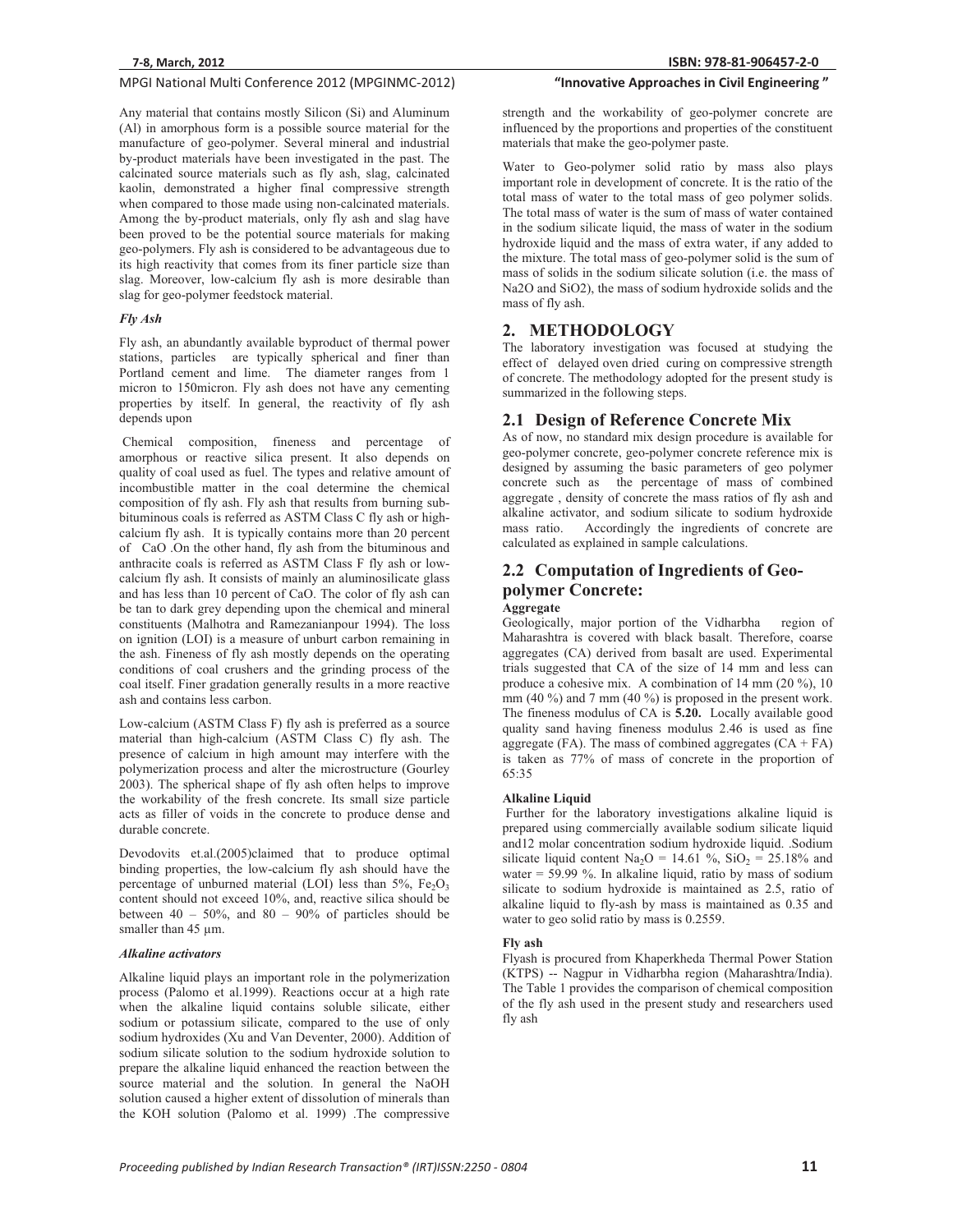**81-906457-2-0 "InnovativeApproachesinCivilEngineering"**

| Composition                    | Rangan et al (2005)<br><b>Batch I</b> | flyash for present work |
|--------------------------------|---------------------------------------|-------------------------|
| SiO <sub>2</sub>               | 53.36                                 | 60.02                   |
| $Al_2O_3$                      | 26.49                                 | 34.25                   |
| Fe <sub>2</sub> O <sub>3</sub> | 10.86                                 | 1.19                    |
| CaO                            | 1.34                                  | 1.05                    |
| MgO                            | 0.77                                  | 1.30                    |
| SO <sub>3</sub>                | 1.70                                  | 0.36                    |
| Na <sub>2</sub> O              | 0.37                                  | 0.26                    |
| $K_2O$                         | 0.80                                  | 0.82                    |
| TiO <sub>2</sub>               | 1.47                                  | 1.62                    |
| $P_2O_5$                       | 1.43                                  | 0.48                    |
| LOI                            | 1.39                                  | 2.17                    |

### **Table 1: Comparison of Chemical composition of Fly Ash**

While preparing workable mix in laboratory, it was observed that water to geo solids ratio required to develop workable geo-polymer concrete is almost in the range of 0.24 to 0.28**.** It was maintained as 0.2559 throughout laboratory investigation.

# **2.3 Sample calculation**

Geo polymer concrete (1cum) using fly-ash and alkaline liquid, materials are calculated considering mass density of geo-polymer concrete as 2400 kg/cum, mass ratio of alkaline liquid to fly ash as 0.35, and mass ratio of sodium silicate to sodium hydroxide as 2.5 as follows,

-Mass of combined aggregate  $(CA+FA) = 0.77 \times 2400$  $= 1848$  Kg,

- -Mass of alkaline liquid and fly-ash =  $2400 - 1848 =$ 552 kg,
- -Mass of fly-ash =  $552 / 1.35 = 408.89$  kg,
- -Mass of alkaline liquid =  $552 - 409 = 143$  kg,.
- -Mass of sodium hydroxide liquid =  $143 / (1 + 2.5)$  = 40.85 kg
- -Mass of sodium silicate liquid =  $143 - 40.85 = 102.15$ kg,
- -Mass of coarse aggregate =  $0.65 \times 1848 = 1201.20$  Kg,
- -Mass of fine aggregate =  $0.35 \times 1848 = 646.80$  Kg,
- -Therefore CA: FA as 65 : 35.

**Table 2: Determination of quantities of ingredients of geo-polymer concrete for 1 cum** 

| Ratio of<br>alkaline<br>liquid to<br>fly ash | Mass of<br><b>Alkaline</b><br>liquid<br>in $Kg$ | Mass of<br><b>NaOH</b><br>Liquid<br>In $Kg$ | Mass of<br>Sodium<br>silicate<br>liquid in Kg. | Mass of<br>Flyash<br>in $Kg$ . | Fine<br>aggregate<br>in Kg. | Coarse<br>Aggregate<br>in Kg. | Super plasticizer<br>in Kg. |
|----------------------------------------------|-------------------------------------------------|---------------------------------------------|------------------------------------------------|--------------------------------|-----------------------------|-------------------------------|-----------------------------|
| 0.35                                         | 143                                             | 40.85                                       | 102.15                                         | 409                            | 646.80                      | 1201.20                       | nil                         |

# **2.4 Casting and testing of cubes.**

In order to study the effect of delayed oven dry curing on fresh samples and ambient cured samples at room temperature, on compressive strength of geo-polymer concrete. Samples are casted as cubes (size 100x100 mm) and cylinders (size 100 x200 mm) for particular combination of mix. The specimens are cured in ambient condition at room temperature and hot air oven condition at  $75^{\circ}$  C temperature for 24 hrs duration. Fresh specimens are tested for 28 days characteristic strength and first ambient cured and oven dried in last week samples are tested after certain weeks. Fresh

samples as cube and cylinder are casted, cured and tested simultaneously under the same environment. A test samples of three specimens is considered to calculate average compressive strength of geo-polymer concrete

# **3. TEST RESULTS:**

In line with the objectives of the present work, concrete samples are casted and tested as per requirement and the test results are presented as follows.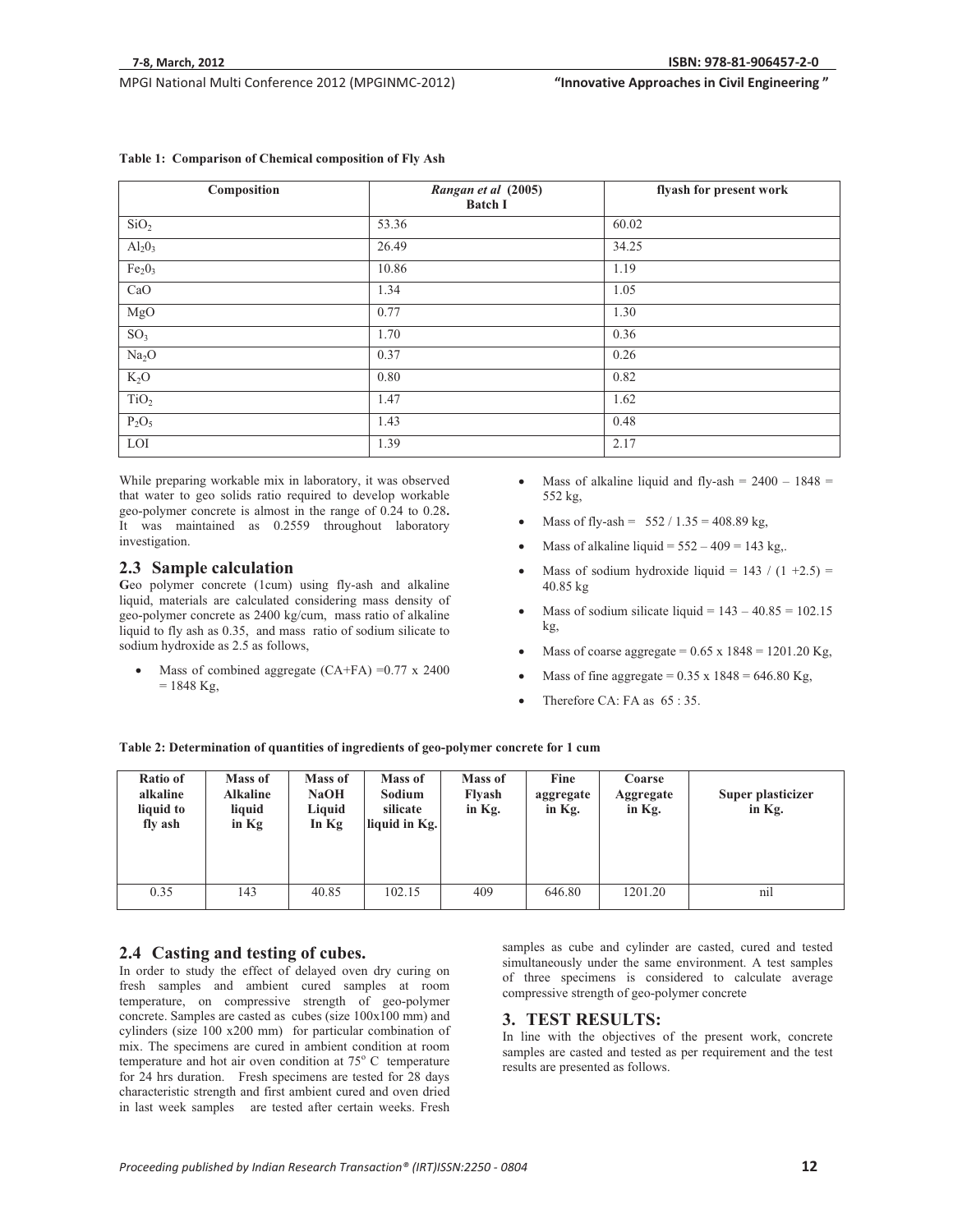**Whenevalue Approaches in Civil Engineering "InnovativeApproachesinCivilEngineering"**

| <b>Curing condition</b> | Cube sample of 10 $x10$ cm in ambient & oven<br>dried at $75-24$ hr (avg. values) D.C.= 04-11-11,<br>$D.T = 02-12-11 (28 DAY)$ |            |                | Cylinder sample of 10 $x20$ cm in ambient &<br>oven dried at $75-24$ hr (avg. values), D.C.= 04-<br>11-11, D.T.=02-12-11, $(28 \text{ DAY})$ |               |                               |
|-------------------------|--------------------------------------------------------------------------------------------------------------------------------|------------|----------------|----------------------------------------------------------------------------------------------------------------------------------------------|---------------|-------------------------------|
|                         | density                                                                                                                        | Load in KN | Comp. strength | density                                                                                                                                      | Load in<br>KN | Comp.<br>strength in<br>N/mm2 |
| Ambient                 | 2380                                                                                                                           | 107.70     | 10.77          | 2360                                                                                                                                         | 52.26         | 6.65                          |
| Oven dry on 3rd day     | 2296                                                                                                                           | 290.80     | 29.08          | 2306                                                                                                                                         | 199.66        | 25.42                         |
| Oven dry on 4th day     | 2334                                                                                                                           | 385.40     | 38.54          | 2304                                                                                                                                         | 244.30        | 31.06                         |
| Oven dry on 5th day     | 2341                                                                                                                           | 280.00     | 28.0           | 2297                                                                                                                                         | 178.16        | 22.68                         |
| Oven dry on 6th day     | 2338                                                                                                                           | 260.30     | 26.03          | 2282                                                                                                                                         | 167.73        | 21.35                         |
| Oven dry on7th day      | 2317                                                                                                                           | 234.6      | 23.46          | 2283                                                                                                                                         | 147.46        | 18.78                         |
| Oven dry on 8th day     | 2341                                                                                                                           | 234.20     | 23.42          | 2284                                                                                                                                         | 145.98        | 18.58                         |
| Oven dry on 9th day     | 2307                                                                                                                           | 233.40     | 23.34          | 2287                                                                                                                                         | 144.86        | 18.44                         |
| Oven dry on 11th day    | 2333                                                                                                                           | 213.50     | 21.35          | 2305                                                                                                                                         | 143.53        | 18.27                         |

# **Table 3: Effect of Delayed Oven Dry curing on Compressive Strength of freshly casted samples**

**Table 4:- compressive strength ratio of cylindrical to cubical samples.** 

| <b>Curing condition</b> | Cube sample 28day average<br>compressive strength in | Cylinder sample 28day<br>average compressive | Ratio of cylinder to cube<br>sample 28day comp. |  |
|-------------------------|------------------------------------------------------|----------------------------------------------|-------------------------------------------------|--|
|                         | N/mm2                                                | strength in N/mm2                            | strength                                        |  |
| Ambient                 | 10.77                                                | 6.65                                         | 0.617                                           |  |
| Oven dry on 3rd day     | 29.08                                                | 25.42                                        | 0.874                                           |  |
| Oven dry on 4th day     | 38.54                                                | 31.06                                        | 0.806                                           |  |
| Oven dry on 5th day     | 28.0                                                 | 22.68                                        | 0.810                                           |  |
| Oven dry on 6th day     | 26.03                                                | 21.35                                        | 0.820                                           |  |
| Oven dry on7th day      | 23.46                                                | 18.78                                        | 0.800                                           |  |
| Oven dry on 8th day     | 23.42                                                | 18.57                                        | 0.793                                           |  |
| Oven dry on 9th day     | 23.34                                                | 18.44                                        | 0.790                                           |  |
| Oven dry on 11th day    | 21.35                                                | 18.27                                        | 0.855                                           |  |
|                         |                                                      | Average                                      | 0.818                                           |  |

**DELAYED OVEN DRIED CURING IN LAST WEEK OF AMBIENT CURED SAMPLES FOR VARIOUS BATCH MIX.** 

**Table 5:-Schedule of casting and testing of samples 10 x 10 cm cube and 10 x 20 cm cylinder** 

| <b>Sample</b> | <b>Batch</b> | Date of casting  | Date of Testing  | Period in week |
|---------------|--------------|------------------|------------------|----------------|
| cvlinder      |              | $20-04-2011$     | $06-07-2011$     |                |
| cylinder      |              | 23-04-2011       | $09-07-2011$     |                |
| cylinder      |              | $02 - 05 - 2011$ | $04 - 07 - 2011$ | 09             |
| cvlinder      |              | $04 - 05 - 2011$ | $06-07-2011$     | 09             |
| cube          |              | $05-06-2011$     | $10-07-2011$     | UJ             |

**Table 6:- Comparative study of compressive strength of samples in different curing condition.** 

| <b>Batch</b> | Ambient curing at room temperature,<br>average values |                                     | Delayed last week oven dry curing at<br>$75^{\circ}$ -24 hrs, average values |                                     | Percentage<br>increase in<br>strength |
|--------------|-------------------------------------------------------|-------------------------------------|------------------------------------------------------------------------------|-------------------------------------|---------------------------------------|
|              | <b>Density</b>                                        | Compressive<br>strength in $N/mm^2$ | <b>Density</b>                                                               | Compressive<br>strength in $N/mm^2$ |                                       |
|              | 2274                                                  | 9.52                                | 2273                                                                         | 10.93                               | 14.81                                 |
| П            | 2334                                                  | 15.46                               | 2355                                                                         | 17.42                               | 12.68                                 |
| Ш            | 2325                                                  | 18.29                               | 2355                                                                         | 20.27                               | 10.83                                 |
| IV           | 2302                                                  | 16.03                               | 2349                                                                         | 19.77                               | 23.33                                 |
| V            | 2392                                                  | 21.64                               | 2466                                                                         | 40.78                               | 88.45                                 |